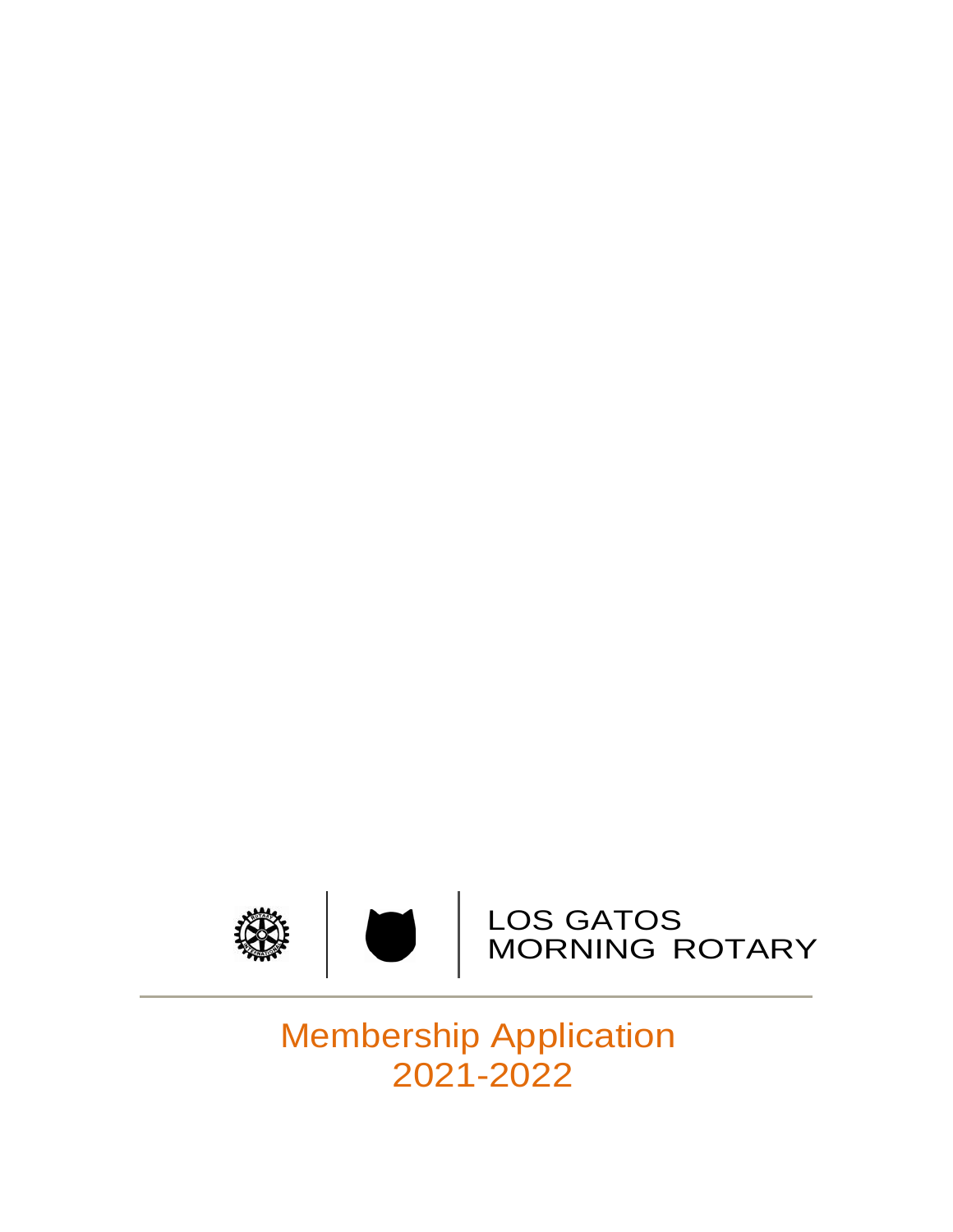

### **NEW MEMBER GUIDELINES**

Proposing a person for membership in the Los Gatos Morning Rotary Club is an honor for the applicant and a special responsibility for the proposing Rotarian. The Membership Committee has outlined the steps to be followed in the application process and the criteria used to review a proposed new member.

### **Goal of Membership**

The members of Rotary are professionals in their community, owners of businesses, managers, and community volunteers with many diverse vocations. Members are people who are committed to improving their communities, have leadership characteristics, and apply their passion and expertise to address social problems in their local communities.

Diversity is a critical issue in building the club membership. International understanding and goodwill begin with the application of the same principles within our club. The club should represent the vocational, ethnic, gender and age diversity of the community. By striving for a diverse membership base, the club becomes more representative of the community and better able to identify and meet local service needs.

### **Membership**

The following is an outline of the criteria used by the membership committee in reviewing applications:

- 1. Applicants will be required to provide personal and professional references. As part of the application process, the sponsor will be responsible for checking references and providing results to the membership committee.
- 2. Strong consideration will be given to an applicant's interest in being involved in community service, particularly the activities engaged in by the LG Morning Rotary. Applications must contain information about how the applicant would like to contribute to the club.
- 3. The Los Gatos Rotary Morning Club strives to accept applicants who are willing to commit time to regularly attend club meetings, club and district events, and participate in club committees.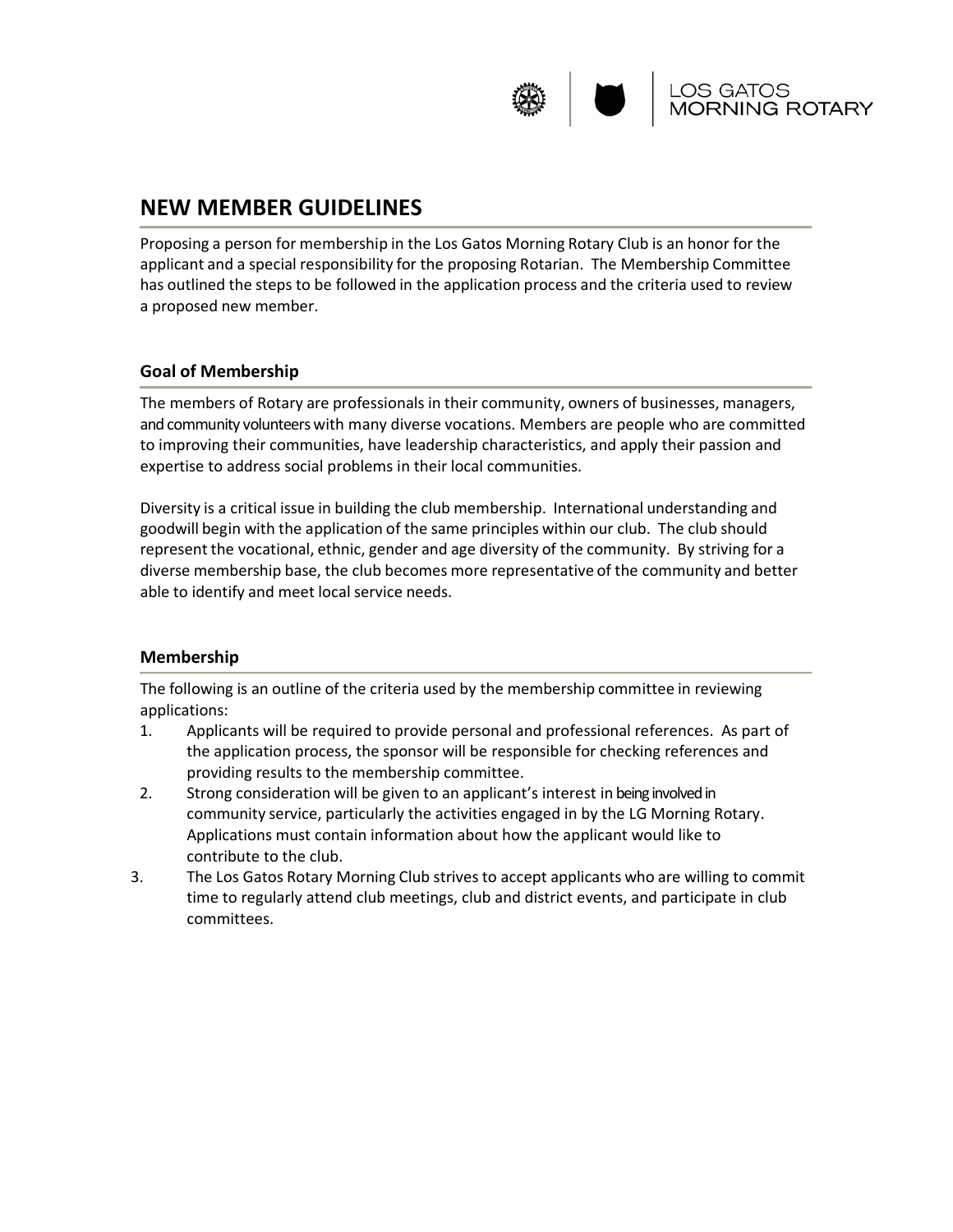

#### **Sponsoring Rotarian**

As a sponsoring Rotarian, you will be responsible for mentoring the applicant through the application process and first year, once the applicant is accepted for membership.

Guidelines for sponsoring an applicant through the new member process:

- Take the time to discuss the time and financial commitment that Rotary requires with your applicant. Make sure the applicant is aware of the level of involvement in club activities that is expected of an active member.
- Encourage the applicant to attend several meetings as a guest, making sure they are aware of the guest policy.
- Introduce the applicant to one or more members of the membership committee.
- Help the applicant meet different members each time he or she attends a weekly meeting; be available to answer questions. Arrange to be a co-greeter to help the member meet other members. If you're unable to attend a meeting, enlist someone from the membership committee to welcome the applicant.
- If you are sponsoring other applicants and feel that it would be detrimental to the applicant to be his or her sponsor, alert the membership committee chair to appoint a member with the time and interest, or discuss with the new member who you both feel would be a good fit to mentor the applicant through the application and Red Badge processes. Mentor must be available and have the time to commit to the member.

Guidelines for sponsoring applicant through the Red Badge program:

- Monitor the new member's progress through the process, and make sure they are aware of opportunities to meet Red Badge requirements.
- Ensure that the new member is acquainted with projects, committee and volunteer opportunities that meet their interest.

I am aware of my responsibilities as a sponsor and I have met with the proposed applicant and they are fully aware of the commitment required to be an active member of the Los Gatos Morning Rotary Club.

| Sponsor's Signature: | Date: |  |
|----------------------|-------|--|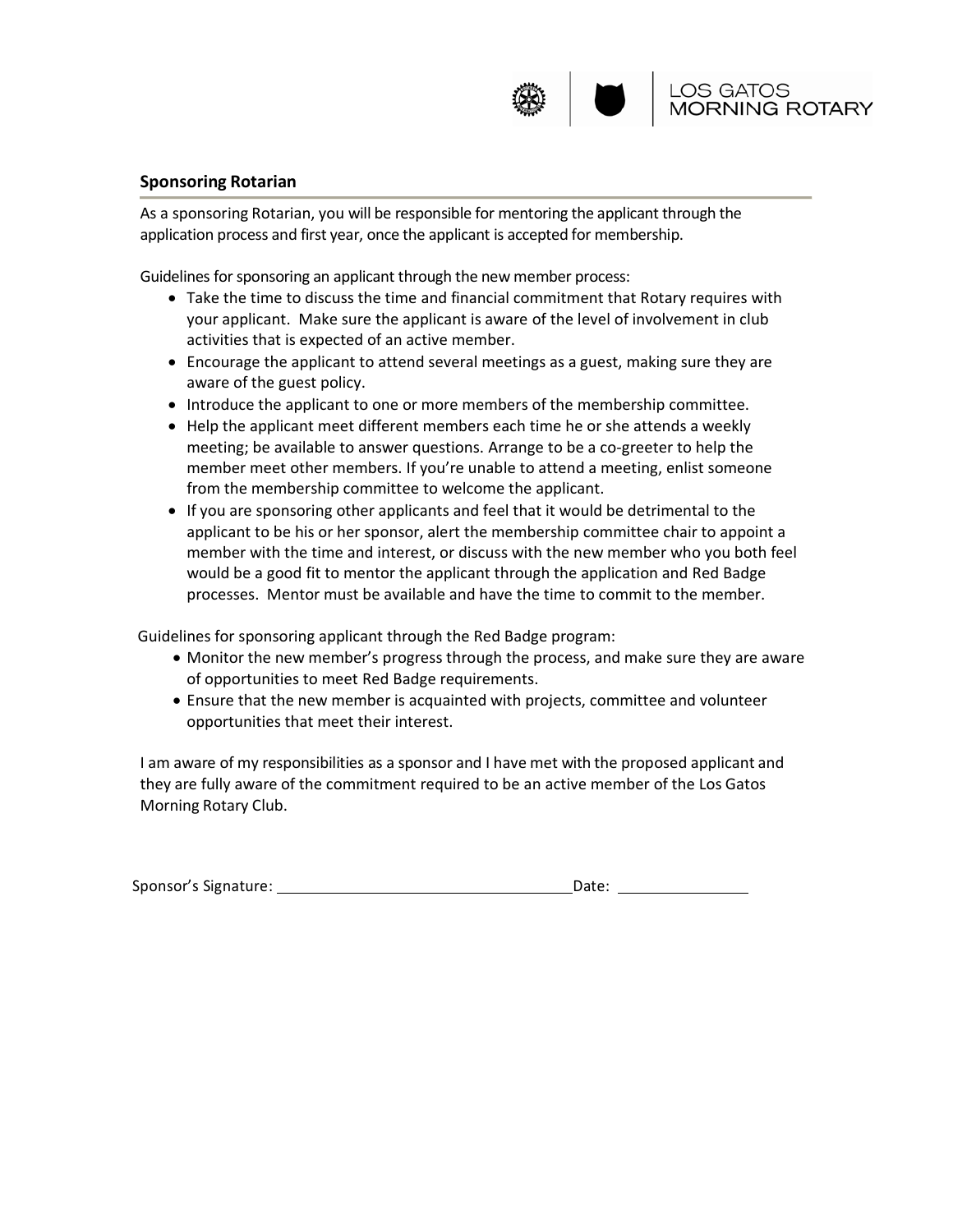

# **TIME AND FINANCIAL REQUIREMENTS**

#### **Fundraisers**

The Los Gatos Morning Club anticipates holding two major fundraisers on an annual or biannual basis. These fundraisers involve both hands-on and financial support from all members.

#### **Attendance**

Attendance is important in Rotary. Without regular attendance at meetings, new members are unable to meet other members and fully participate in fellowship and service with others in the club. The Los Gatos Morning Rotary Club meets at 7:15 am at the Loma Brewing Company and asks that members strive to attend a minimum of 50% of meetings during a Rotary year, and 75% of meetings while a Red Badge (new) member.

Make-up meetings, which include attending club committee meetings, club or district events, other Rotary club meetings, can be included in the attendance percentage. The club secretary must be notified of the make-up event for the member to get attendance credit.

Once accepted as a member, new members will be granted Red Badge status. Once the Red Badge activities are successfully completed, new members are awarded Blue Badges, and progress to full club membership, also known as Blue Badge status.

#### **Expenses**

There are expenses involved in membership, some at the time of induction, and others during the year. A member should be aware of and plan for them.

#### Membership Costs:

- Initiation Fee:  $$125 / one-time payment at induction$
- 
- Rotary Foundation  $\frac{1}{200}$  year donation suggestion
- Rotary Dues \$330 / year (\$165 billed semi-annually)
	-
- Meeting Fees \$15 per meeting (approx. \$720)
- LGMR Fundraiser Approximately \$100

The present cost of weekly meetings is \$15.00, which includes breakfast. This fee will be billed to you monthly and is charged if you are in attendance or not.

Other Costs: There are costs associated with attending the various club parties and events throughout the year. Additionally, there are Rotary projects where club members are asked to make donations and contributions. Participation in the majority of these activities is not mandatory, but is encouraged. These additional costs are estimated to be \$300-\$500 per year.

In total, members can expect to pay between \$1,500- \$1,700 per Rotary year.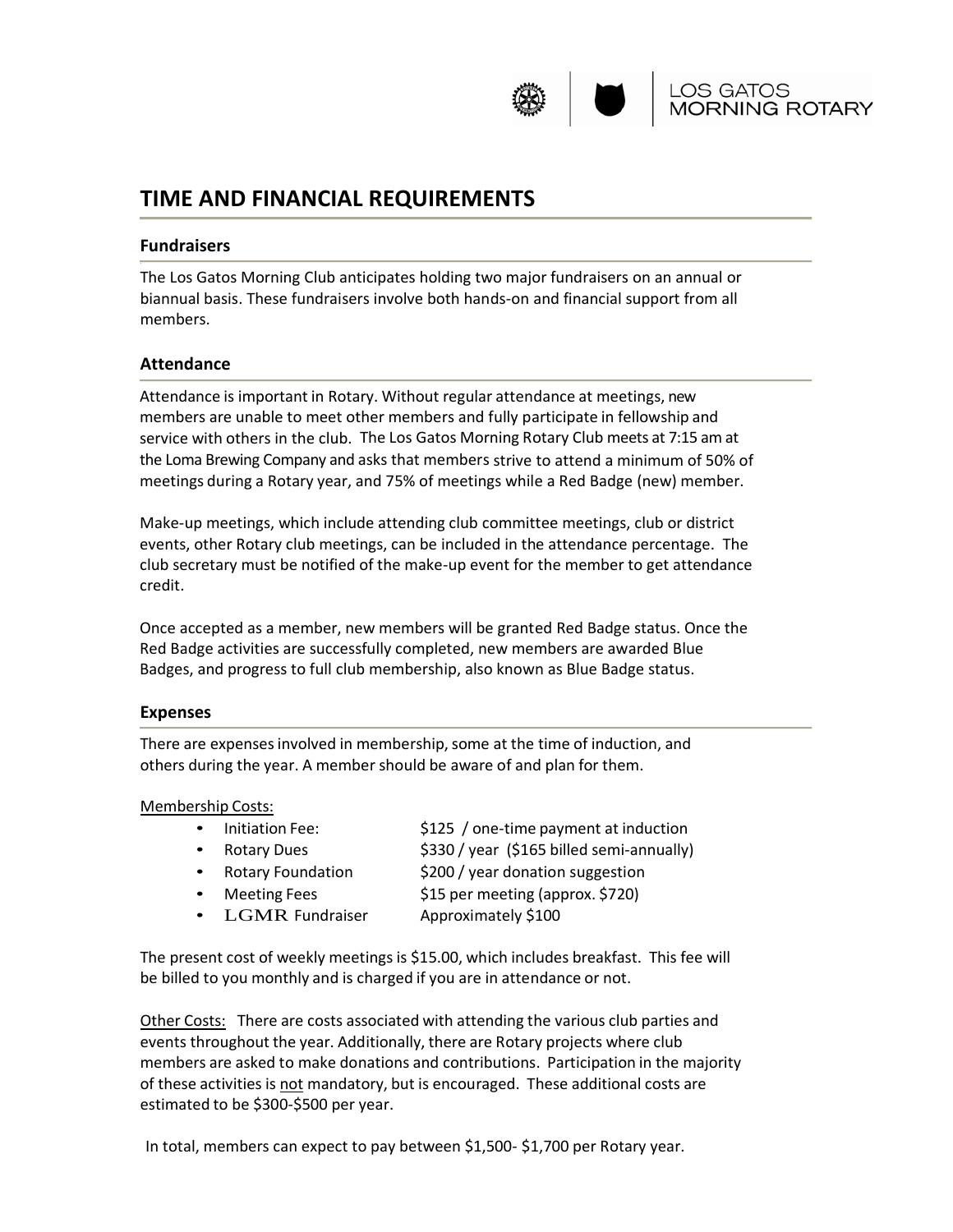

#### **PERSONAL INFORMATION:**

| Name                             |                                                         |                                                                                                                                                                                                                               |    |  |
|----------------------------------|---------------------------------------------------------|-------------------------------------------------------------------------------------------------------------------------------------------------------------------------------------------------------------------------------|----|--|
| <b>Home Address</b>              |                                                         |                                                                                                                                                                                                                               |    |  |
| City, State, Zip                 |                                                         |                                                                                                                                                                                                                               |    |  |
| Home Phone                       |                                                         |                                                                                                                                                                                                                               |    |  |
| Email                            |                                                         | the control of the control of the control of the control of the control of the control of the control of the control of the control of the control of the control of the control of the control of the control of the control |    |  |
| Spouse / Partner                 | <u> 1989 - Johann Barbara, martxa alemaniar a</u>       |                                                                                                                                                                                                                               |    |  |
| Children / Age(s)                | <u> 1980 - Johann Barbara, martin amerikan basar da</u> |                                                                                                                                                                                                                               |    |  |
|                                  |                                                         |                                                                                                                                                                                                                               |    |  |
|                                  |                                                         |                                                                                                                                                                                                                               |    |  |
| Birthday                         |                                                         |                                                                                                                                                                                                                               |    |  |
| Hobbies                          |                                                         |                                                                                                                                                                                                                               |    |  |
|                                  |                                                         |                                                                                                                                                                                                                               |    |  |
|                                  |                                                         |                                                                                                                                                                                                                               |    |  |
| Have you been a Rotarian Before? |                                                         | <b>YES</b>                                                                                                                                                                                                                    | NO |  |
| Name of Club                     |                                                         |                                                                                                                                                                                                                               |    |  |
| <b>Offices Held</b>              |                                                         |                                                                                                                                                                                                                               |    |  |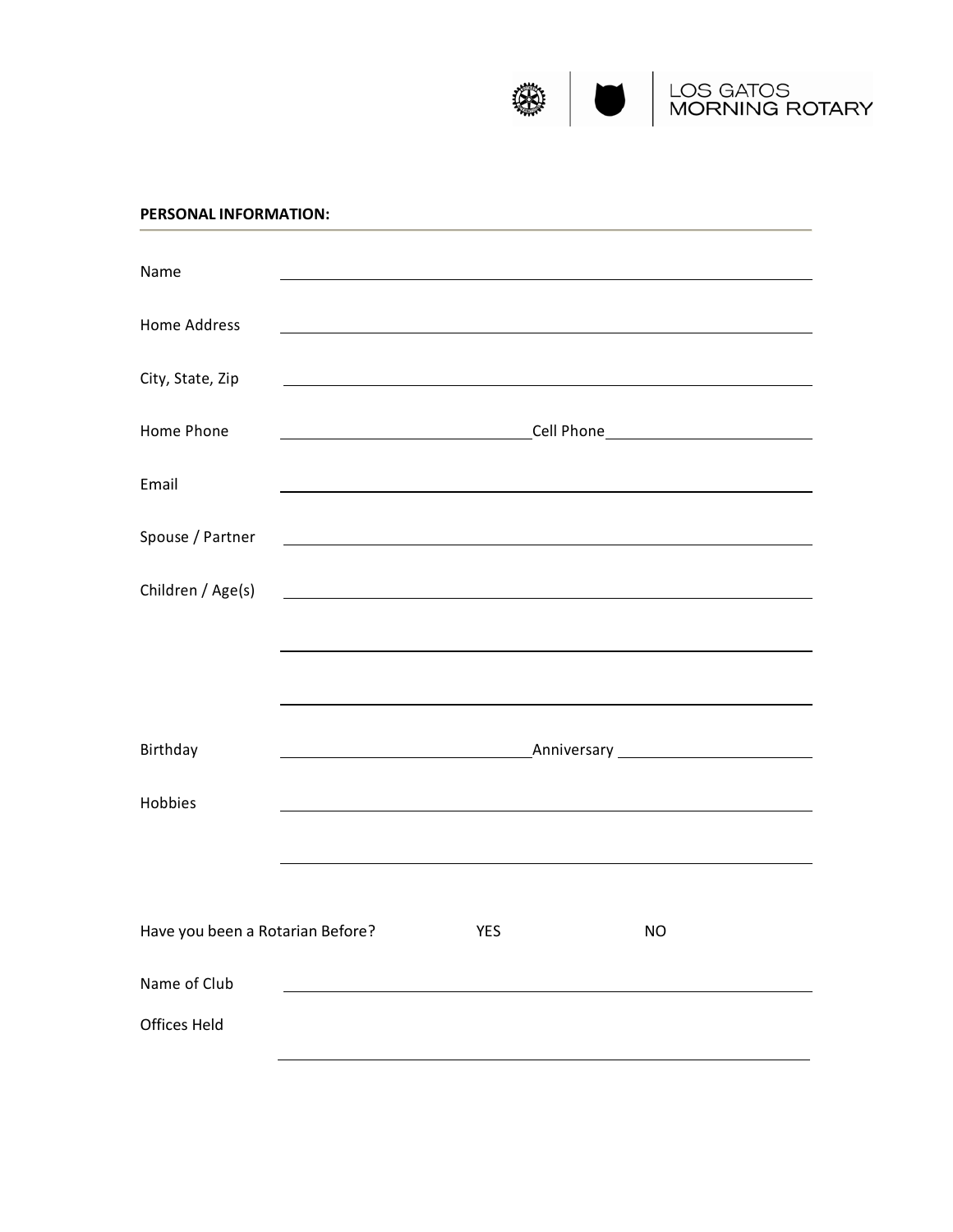

#### **CONTRIBUTION:**

We're excited that you're interested in joining our Rotary family. Please tell us in a few sentences what you'd like to contribute to Rotary as well as what you would like to gain as a member.

\_\_\_\_\_\_\_\_\_\_\_\_\_\_\_\_\_\_\_\_\_\_\_\_\_\_\_\_\_\_\_\_\_\_\_\_\_\_\_\_\_\_\_\_\_\_\_\_\_\_\_\_\_\_\_\_\_\_\_\_\_\_\_\_\_\_\_\_\_\_\_\_\_

\_\_\_\_\_\_\_\_\_\_\_\_\_\_\_\_\_\_\_\_\_\_\_\_\_\_\_\_\_\_\_\_\_\_\_\_\_\_\_\_\_\_\_\_\_\_\_\_\_\_\_\_\_\_\_\_\_\_\_\_\_\_\_\_\_\_\_\_\_\_\_\_\_\_\_\_\_\_\_\_\_

\_\_\_\_\_\_\_\_\_\_\_\_\_\_\_\_\_\_\_\_\_\_\_\_\_\_\_\_\_\_\_\_\_\_\_\_\_\_\_\_\_\_\_\_\_\_\_\_\_\_\_\_\_\_\_\_\_\_\_\_\_\_\_\_\_\_\_\_\_\_\_\_\_\_\_\_\_\_\_\_\_

\_\_\_\_\_\_\_\_\_\_\_\_\_\_\_\_\_\_\_\_\_\_\_\_\_\_\_\_\_\_\_\_\_\_\_\_\_\_\_\_\_\_\_\_\_\_\_\_\_\_\_\_\_\_\_\_\_\_\_\_\_\_\_\_\_\_\_\_\_\_\_\_\_\_\_\_\_\_\_\_\_

\_\_\_\_\_\_\_\_\_\_\_\_\_\_\_\_\_\_\_\_\_\_\_\_\_\_\_\_\_\_\_\_\_\_\_\_\_\_\_\_\_\_\_\_\_\_\_\_\_\_\_\_\_\_\_\_\_\_\_\_\_\_\_\_\_\_\_\_\_\_\_\_\_\_\_\_\_\_\_\_\_

\_\_\_\_\_\_\_\_\_\_\_\_\_\_\_\_\_\_\_\_\_\_\_\_\_\_\_\_\_\_\_\_\_\_\_\_\_\_\_\_\_\_\_\_\_\_\_\_\_\_\_\_\_\_\_\_\_\_\_\_\_\_\_\_\_\_\_\_\_\_\_\_\_\_\_\_\_\_\_\_\_

\_\_\_\_\_\_\_\_\_\_\_\_\_\_\_\_\_\_\_\_\_\_\_\_\_\_\_\_\_\_\_\_\_\_\_\_\_\_\_\_\_\_\_\_\_\_\_\_\_\_\_\_\_\_\_\_\_\_\_\_\_\_\_\_\_\_\_\_\_\_\_\_\_\_\_\_\_\_\_\_\_

#### **BUSINESS INFORMATION:**

| <b>Business Name</b> |  |  |
|----------------------|--|--|
| Position / Title     |  |  |
| Address              |  |  |
| City, State, Zip     |  |  |
| Phone                |  |  |
| Email                |  |  |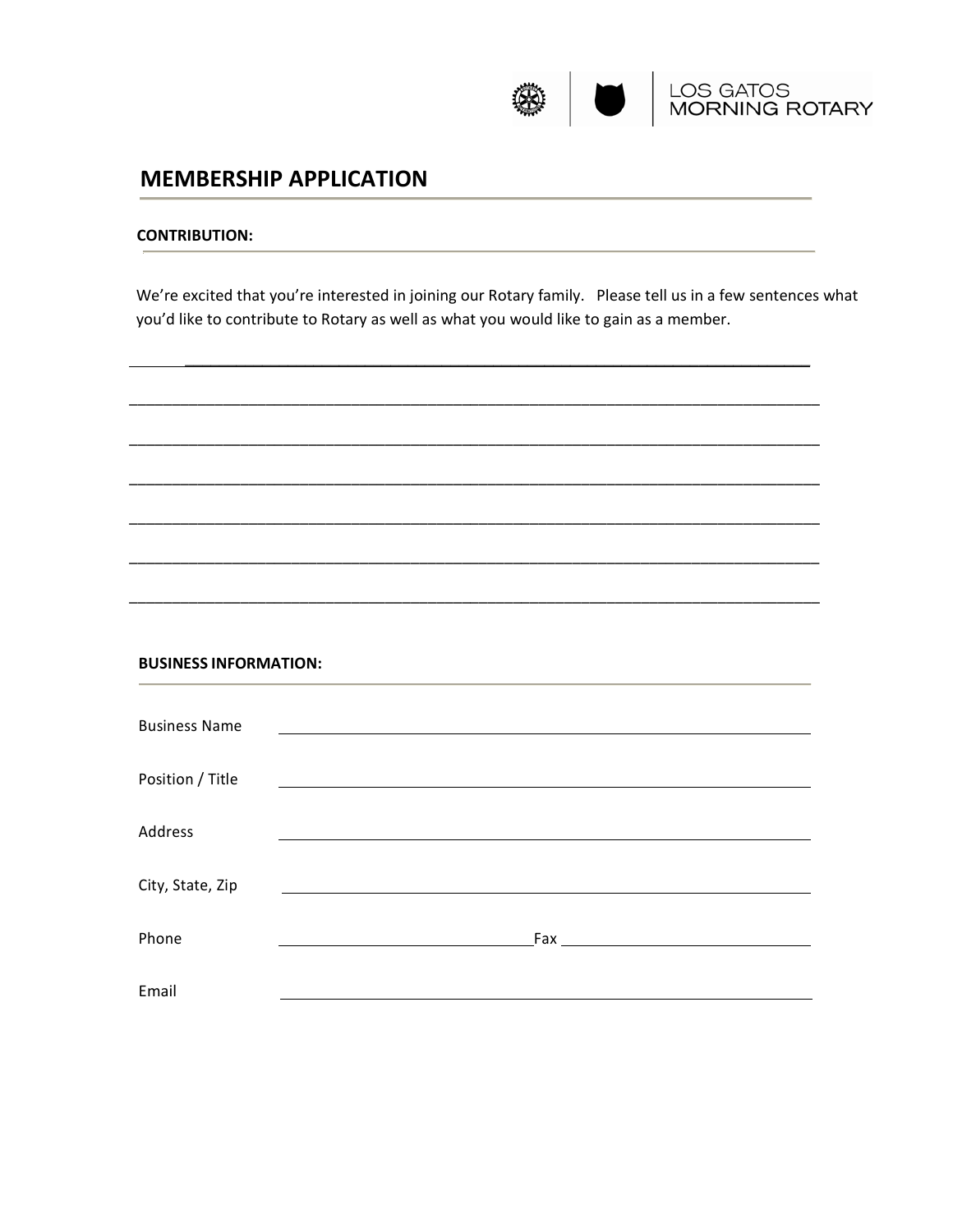

#### **COMMUNITY AND PROFESSIONAL ACTIVITIES:** (Attachment Accepted, if desired)

- **1.**
- **2.**
- **3.**

#### **AREAS OF INTEREST**

There are many opportunities to serve in the Los Gatos Morning Rotary Club. We realize that many, if not most, of the below listed activities are unknown to you, but if you see something below that might be of interest, please let us know by marking accordingly.

#### **CLUB MEETINGS AND COMMUNICATIONS**

|         | o Programs                  | Arrange interesting and inspiring speakers for weekly meetings |
|---------|-----------------------------|----------------------------------------------------------------|
|         | $\circ$ PR / Marketing      | Get the word out to the community about club activities        |
| $\circ$ | Website                     | Development and maintenance of the club website and content    |
| $\cap$  | Newsletter                  | Development and distribution of the club newsletter            |
|         | $\circ$ Club Strategic Plan | Help in the ongoing development/review of our strategic plan   |

#### **MEMBERSHIP**

| $\circ$ We Care      | Contact club members who are ill, inform club, cards, birthdays |
|----------------------|-----------------------------------------------------------------|
| $\circ$ Red Badge    | Train new members and mentor to full membership                 |
| O Member Recruitment | Plan and execute member recruitment programs                    |
| O Member Development | Identify and implement areas for membership growth              |
| ○ Member Retention   | Monitor interest and activities of existing club members        |
|                      |                                                                 |

#### **COMMUNITY SERVICE**

|                       | ○ Los Gatos Parade        | Assist with the club's entry in the Children's Holiday Parade |
|-----------------------|---------------------------|---------------------------------------------------------------|
|                       | O West Valley Comm. Srvs. | Assist with the WVCS food bank serving local residents        |
|                       | $\circ$ Holiday Caroling  | Holiday caroling at local senior nursing homes                |
| $\circ$ Senior Dinner |                           | Serve dinner at Villa Vasona to community low-income seniors  |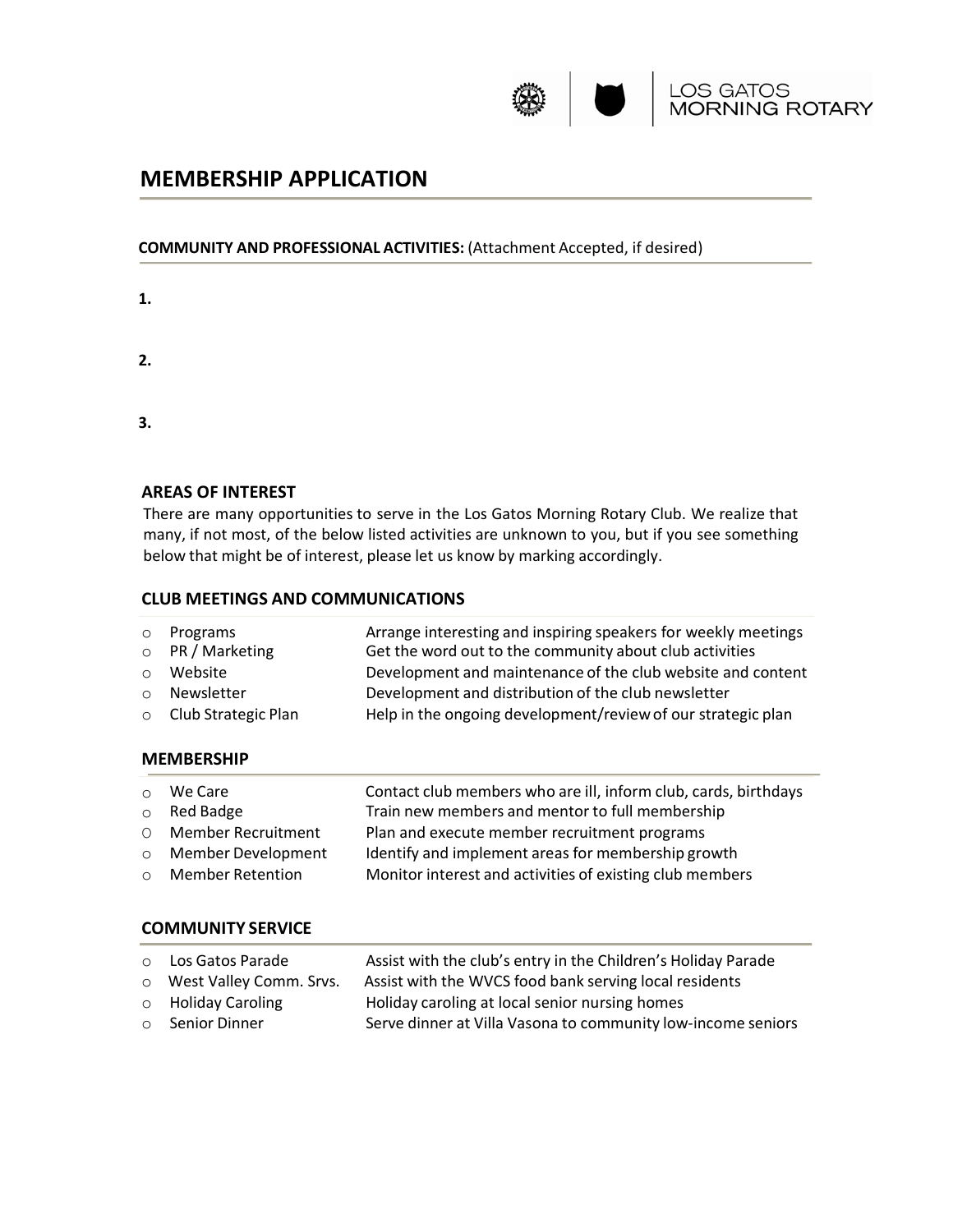

#### **INTERNATIONAL SERVICE**

|         | ○ World Service   | Identify and support projects serving global needs, including LFL (Lighting |
|---------|-------------------|-----------------------------------------------------------------------------|
|         |                   | for Literacy), Water Purification and other global projects                 |
| $\circ$ | Rotary Foundation | Promote annual giving, local and global grants                              |
|         |                   |                                                                             |

#### **YOUTH SERVICE**

| $\circ$ | Interact                 | Support Westmont and Leigh High Schools' Rotary service club |
|---------|--------------------------|--------------------------------------------------------------|
|         | <b>O</b> Camp RYLA       | Support Rotary Youth Leadership Award attendees              |
|         | o Enterprise Lead. Conf. | Support ELC attendees and program                            |
|         | o Speech Contest         | Conduct high school /area speech contest                     |
|         | o Read Aloud Project     | Read books to local preschools and elementary schools        |

**Note:** Completing Youth Awareness Training is required as part of the Red Badge Program and additional Youth Certification including fingerprinting is required prior to participating in any Youth Service Activity

### **FUNDRAISING**

| ○ Los Gatos Plein Air     | Assist in activities to put on week long art show events |
|---------------------------|----------------------------------------------------------|
| $\circ$ Claws for a Cause | Assist in planning and conducting annual lobster party   |
| $\circ$ Gallery 24        | Work occasional shifts, other support as needed          |

### **CLUB SOCIAL EVENTS**

| $\circ$ Hospitality / Social<br>$\circ$ Presidential Debunking | Conduct events throughout year to promote fellowship<br>End of year event to celebrate outgoing Club President |
|----------------------------------------------------------------|----------------------------------------------------------------------------------------------------------------|
| o Anniversary Party<br>$\circ$ Holiday Party                   | Club social event to promote club's charter<br>Club social event to celebrate the holiday season               |

#### **SIGNATURE**

By signing below, you agree that you have met with your sponsor and have reviewed the time and financial responsibilities associated with joining the Los Gatos Morning Rotary Club and that you are able to meet such requirements.

Applicant Signature:

Date

Please return this completed application to your sponsor.